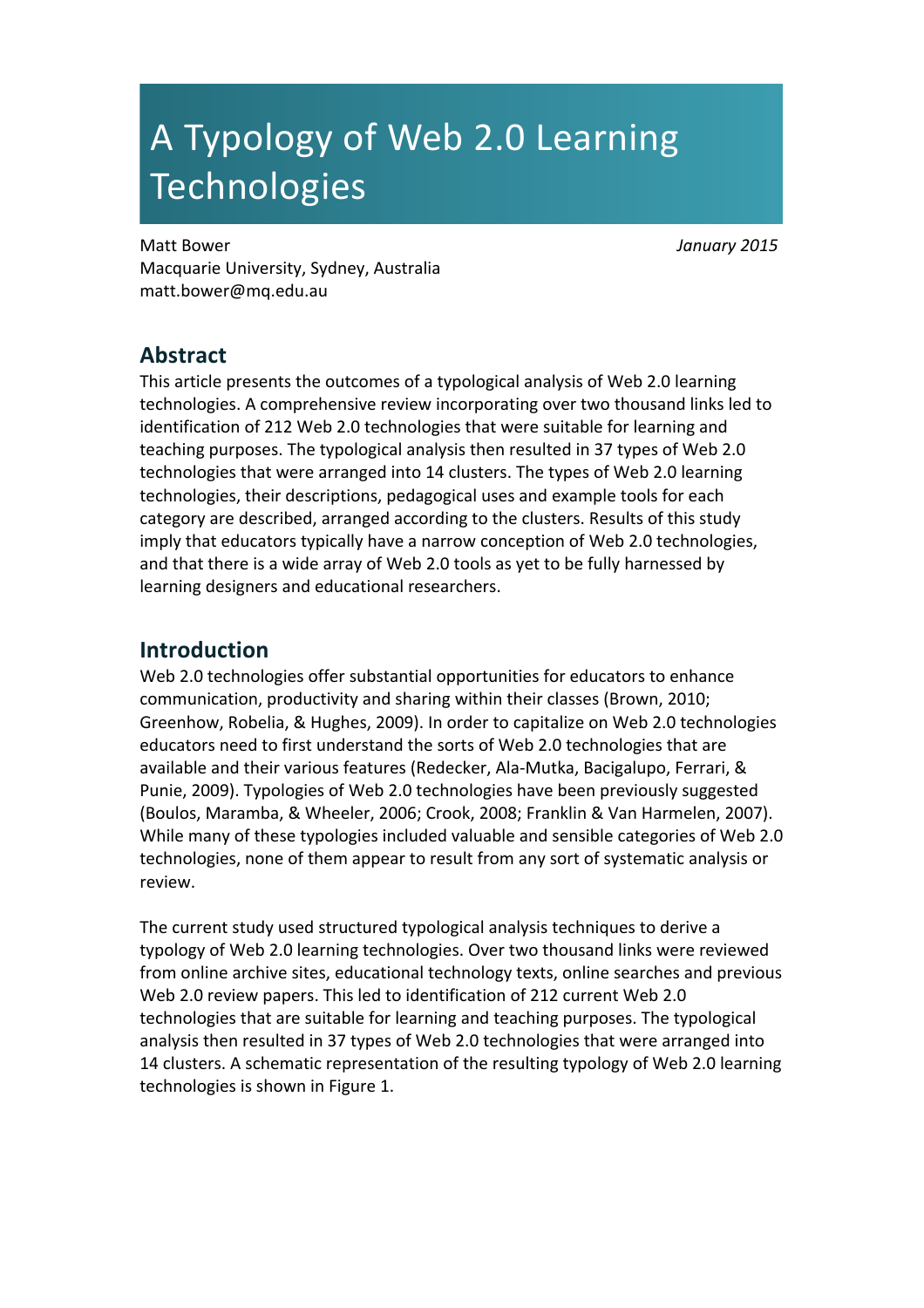

Figure 1. Typology of Web 2.0 learning technologies

The types of Web 2.0 learning technologies, their descriptions, pedagogical uses and example tools for each category are described below, arranged according to the clusters. Throughout the descriptions the term 'users' rather than 'teachers' is often applied because students may learn more from being designers with the technology than from teachers preparing and disseminating activities, and 'users' encapsulates both of these cohorts. The typological analysis used to derive the typology of Web 2.0 learning technologies is being submitted for peer-reviewed publication, and is available on request.

# **The Web 2.0 Learning Technologies Typology**

# **Text based tools**

### **Synchronous text discussion**

Synchronous text discussion tools enable users to exchange text-based comments in real-time. These can be used for synchronous interaction between groups of learners to form a backchannel during a live presentation, or for instance to facilitate remote troubleshooting support. Twitter (http://twitter.com) is the most well known of these tools providing the ability to post short public text comments, and Plurk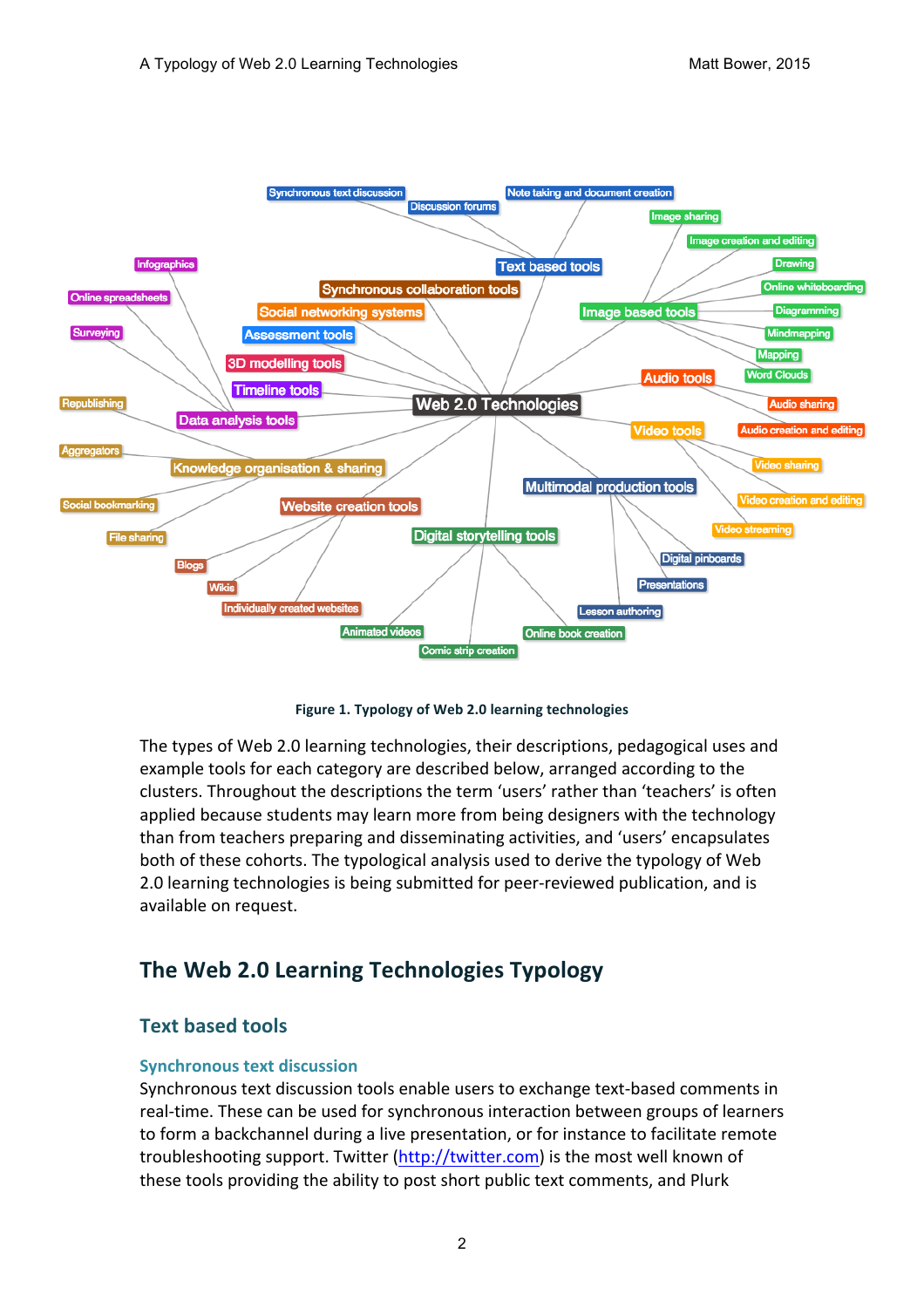(http://plurk.com) provides an alternative. Chatzy (http://chatzy.com) and Today's Meet (http://todaysmeet.com) enable users to create private web-based chat streams that can be shared via URL.

### **Discussion forums**

Discussion forums facilitate asynchronous text discussions between groups of users, organising contributions according to discussion threads. This can be useful for more reflective text conversations where real-time interaction is not required. Examples include Forums.com (http://forums.com) or ProBoards (http://proboards.com). ReadUps (http://readups.com) is a social reading platform where people can read a book together by placing text based comments around the pages within the browser (which can also be used In synchronous mode by virtue of the inbuilt Twitter integration). Tackk (http://tackk.com) allows multimedia elements such as images, audio and video to be woven into the discussion.

#### **Note-taking and document creation**

Note-taking and document creation tools enables groups of users to collaborative author documents in real-time and see each other's changes. Etherpad (http://etherpad.org) has basic formatting options, version tracking, colour-coded author contributions and a separate text-chat area. Evernote (http://evernote.com) provides a more sophisticated web interface for note-taking including image insertion and file management but with view-only sharing rather than collaborative writing capabilities. Google Docs (http://docs.google.com) enables simultaneous contributions to a document by multiple users with many of the features of Microsoft Word (including the ability to embed images). Zoho Writer (http://zoho.com/docs) is an alternative to Google Docs.

# **Image based tools**

### **Image sharing**

Image sharing sites are designed to facilitate asynchronous public sharing of images. Users can utilize these to source and share image resources. Flickr (http://flickr.com) provides a large repository of publically shared photos (and more recently, videos) that people can use or share subject to the Creative Commons Licenses specified by the creators. Instagram (http://instagram.com) also facilitates photo (and video) sharing through individual postings. Other sites support sharing of images via open repository, for instance Pics4Learning (http://www.pics4learning.com) provide archives of pictures that can be used for education, Openclipart (http://openclipart.org) offers general purpose clip-art, and Wikimedia Commons (http://commons.wikimedia.org) incorporates images (and videos) that can be reused under Creative Commons licenses.

### **Image creation and editing**

Image creation and editing sites enable users to individually create and edit images that can then be shared via URL. This can be useful when users need to produce and disseminate an image, for instance to represent a concept. Befunky (http://befunky.com), PicJuice (http://picjuice.com), and DrPic (http://drpic.com) provide simple online photo editing tool with cropping, resizing, colour mixing,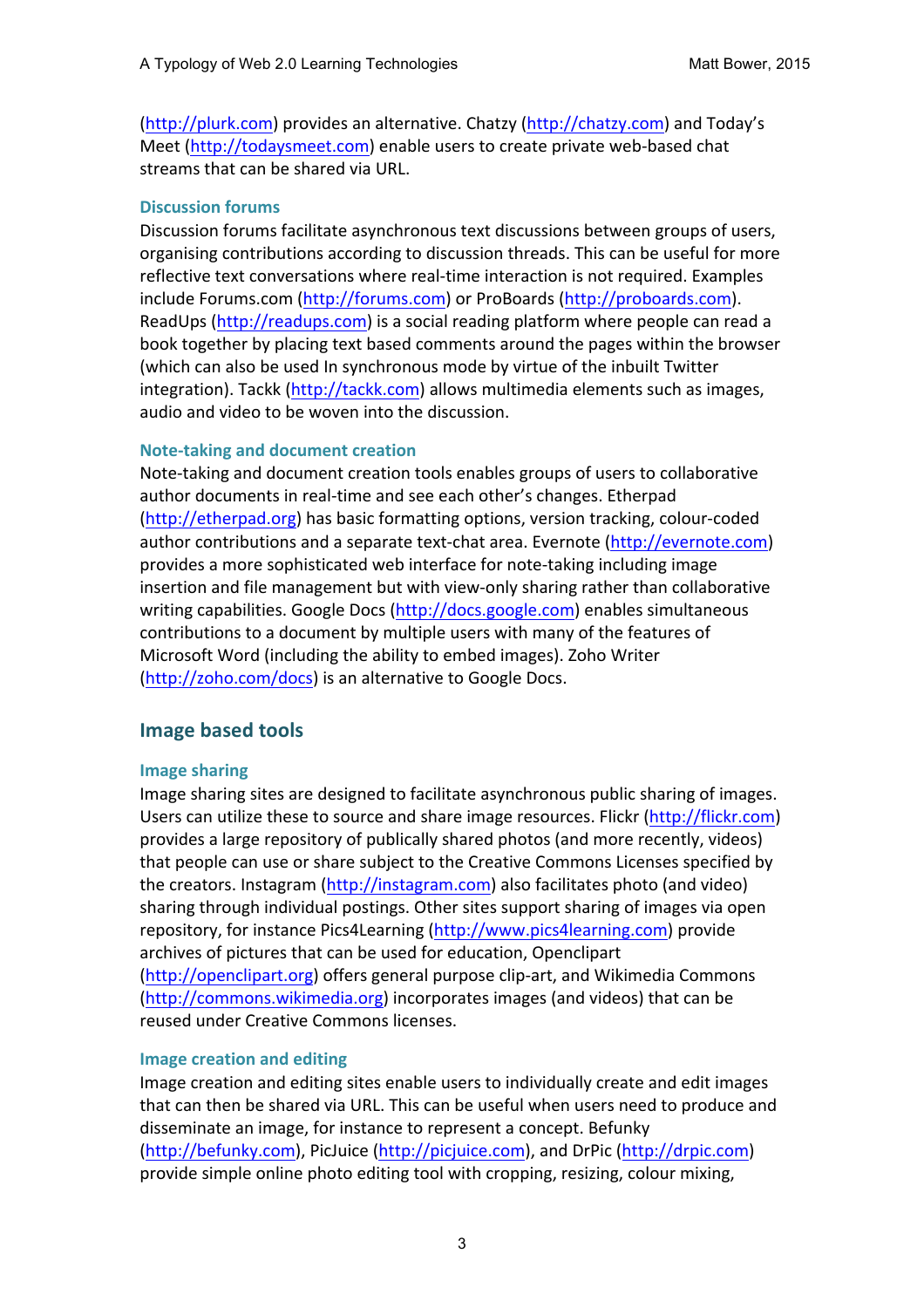exposure and sharpening adjustments as well as filters. Pho.to (http://pho.to) specialises in photo effects and incorporates the ability to make collages. Pixlr (http://pixlr.com), Sumopaint (http://sumopaint.com) and DeviantArt (http://muro.deviantart.com) provide more powerful image creation and editing facilities with layers and effects much like proprietary commercial software, yet available directly through a web browser.

#### **Drawing**

Drawing tools allow users to use their mouse as a pen to create a picture and share it via a URL. This can be useful for sketching and illustrating purposes. ArtPad  $(\text{http://artpad-art.com/artpad/painter/})$  simulates a canvas and paintbrushes through a simple to use interface. Slimber (http://slimber.com) enables individual users to replay their creation at speed to see how the image was constructed. Flockdraw (http://flockdraw.com) enables multiple users to enter a free-form collaborative drawing session through their browser with integrated text chat.

#### **Online whiteboarding**

Online whiteboarding tools differ from drawing tools in so far as they include line, shape and text tools (and in some cases other features) to structure the illustrative process. A Web Whiteboard (http://awwapp.com) provides a simple whiteboard for real-time collaborative whiteboarding. Google Drawing

(http://docs.google.com/drawing)!and!Board800!(http://board800.com)!provide! more fully featured whiteboarding with live collaboration but no still no inbuilt communication channels. CoSketch (http://cosketch.com), Draw It Live (http://drawitlive.com) and Dweeber (http://dweeber.com) incorporate text-chat to support live collaboration. Sketchlot (http://sketchlot.com) incorporates features specifically designed for education, for instance enabling teachers to share drawings with their students and then have students mark them up and send them back to the teacher. Stoodle (http://stoodle.ck12.org) includes audio chat facilities with their whiteboarding tools. Twidlla (http://twiddla.com) includes a suite of tools for collaborative whiteboarding, marking up documents, websites, collaborative writing and discussions via text or audio. Pixiclip (http://pixiclip.com) does not enable collaborative whiteboarding but it does allow recording of contributions along with audio and webcam based annotations for later playback.

### **Diagramming(**

Diagramming tools impose more structure to the drawing process by offering a range of templates for creating diagrams and flowcharts. This can be useful if users need to quickly develop a procedural schematic diagram. Examples include, Gliffy (http://gliffy.com), Lucidchart (http://lucidchart.com), Draw.Io (http://draw.io) and Cacoo (http://cacoo.com). Creately (http://creately.com) enables collaborative diagram creation, including flowcharts.

### **Mindmapping**

Mindmapping tools support the development of images to represent interrelated concepts in the form of a visual knowledge network that can be shared via URL. This can be used to represent conceptual and even metacognitive understanding. Bubblus (http://bubbl.us) and Mindomo (http://mindomo.com) provide simple text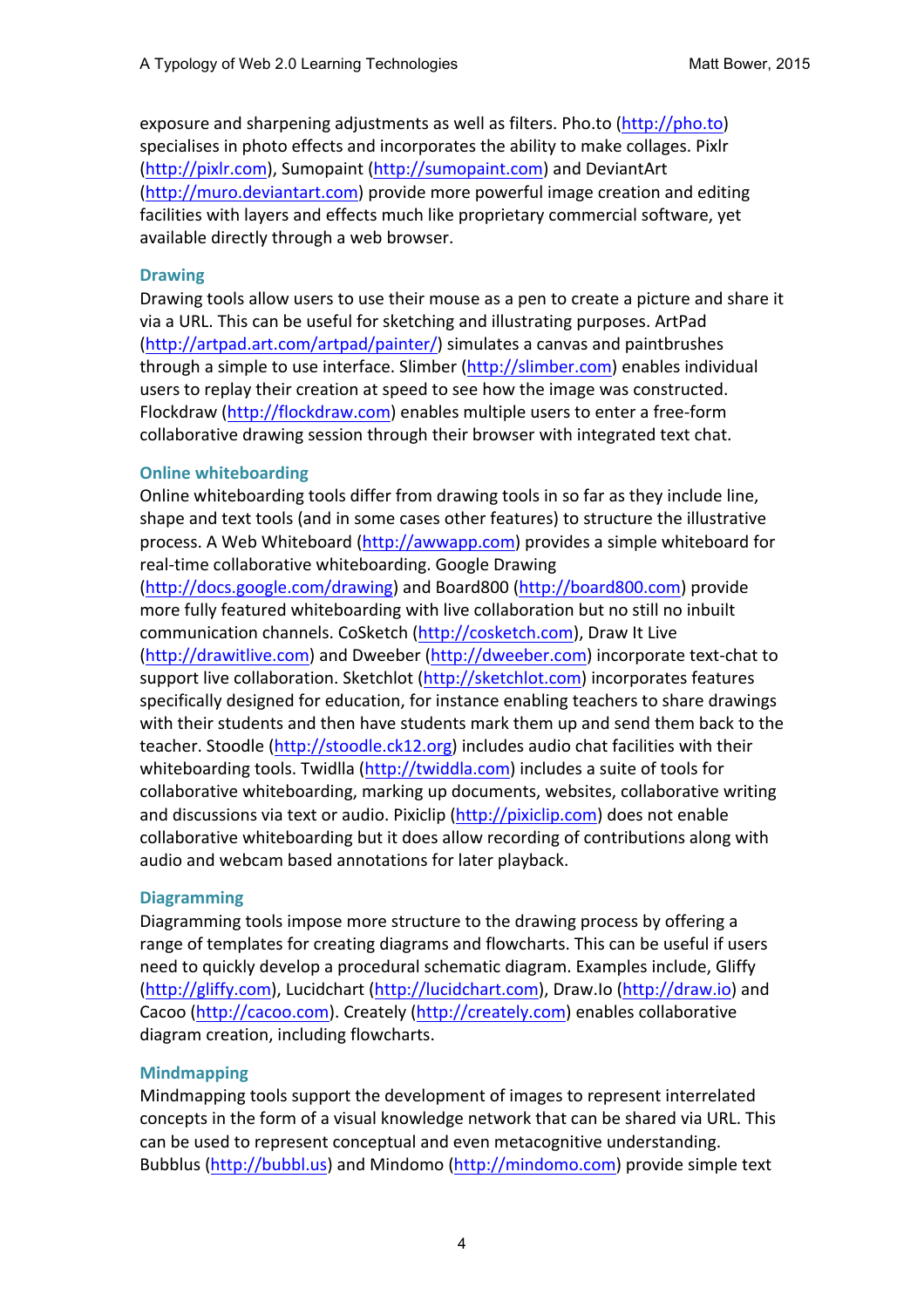based mindmapping with the ability to save and disseminate maps via URL. Mindmup (http://mindmup.com) and Wisemapping (http://wisemapping.com) provide a large range of editing and formatting features including the ability to embed images. Popplet (http://popplet.com) allows images, text and freestyle drawing to be organized and linked. For collaborative mindmapping, Mind42 (http://mind42.com), Mindmeister (http://mindmeister.com) and Slatebox (http://slatebox.com) have advanced formatting capabilities, image insertion, and also allow real-time collaborative authoring. Coggle (http://coggle.it) provides realtime collaborative authoring and the ability to track back through versions of the mindmap to see who has made changes at various points in time. Text2Mindmap (http://text2mindmap.com) provides the ability to automatically convert indented text directly into a mindmap. Debategraph (http://debategraph.org) provides groups of users with the ability to visualise a network of documented ideas with features to view the knowledge networks in different ways including as trees, radial graphs, nested and content boxes.

### **Mapping**

Mapping tools support the creation of custom maps by marking up publicly available mapping information, which can then be shared by link or by embedding within another site. This can be useful for representing a travel path or a series of related sites. Google Maps (http://maps.google.com) allows users to pin text, images, and videos to maps that can then be shared by URL. Quickmaps (http://quikmaps.com) allows simple text and drawing markup of Google maps. Scribblemaps (http://scribblemaps.com) allows image, text and marker placement on Google maps. Woices (http://woices.com) and Umapper (http://umapper.com) allow audio annotations to be added to maps.

#### **Word clouds**

Word cloud tools enable users to create and share image arrangements of keywords of a text based on the file, text or URL provided by users. This offers educators a visually appealing way to represent a literary composition and also enables lightweight analysis based on the words that are more frequent and thus occur in larger text. Examples include Wordle (http://wordle.net), Taxedo (http://tagxedo.com) and Tagul (http://tagul.com).

# **Audio tools**

### **Audio sharing**

Audio sharing sites enable users to upload and share their audio recordings (for instance, podcasts) via open repositories. This can be useful for sourcing disciplinary information and also sounds to be used for remixing. Examples include Soundcloud (http://soundcloud.com), Audioboom (http://audioboom.com), Freesound (http://freesound.org), and Chirbit (http://chirbit.com) and SoundBible (http://soundbible.com).!

### **Audio creation and editing**

Audio creation and editing sites enable individuals to record audio directly through their browser. Vocaroo (http://vocaroo.com) allows simple online audio recording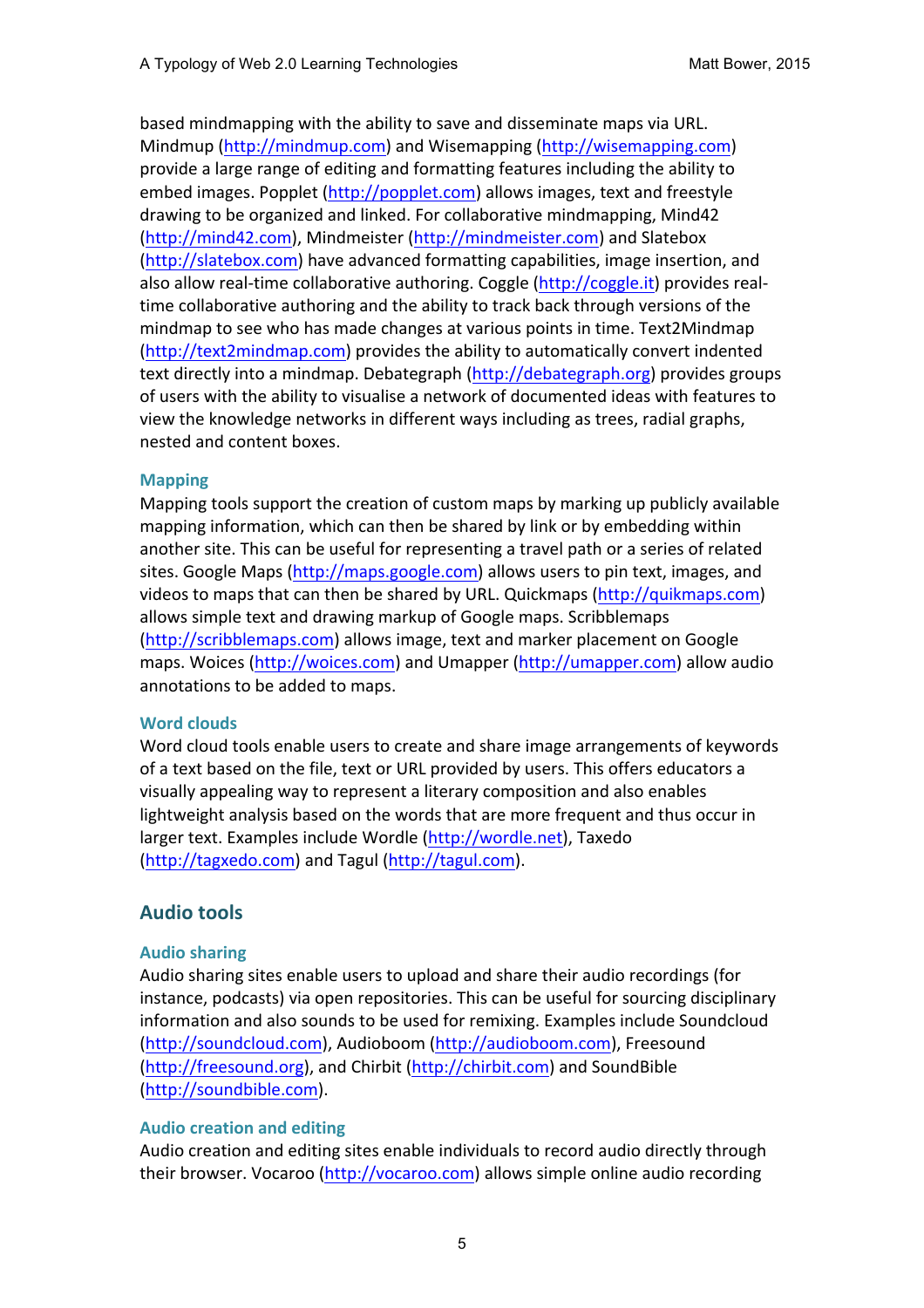directly through a web-browser. Voxopop (http://voxopop.com) provides a voice based discussion forum, which is particularly useful for language classes. Soundation (http://soundation.com) offers users more sophisticated audio recording and editing functionality including the ability to mix different audio tracks and combine them with a library of free sound effects.

# **Video tools**

### **Video sharing**

Video sharing sites enable users to share video content via public repositories. This enables teachers and students to source video content for knowledge acquisition or remixing purposes, as well as disseminate their own video. YouTube (http://youtube.com) and Vimeo (http://vimeo.com) are well renown generalist video sharing sites. Teachertube (http://teachertube.com) specializes in the sharing of educational videos.

### **Video creation and editing**

Video editing tools allow individual users to create and edit videos through their browser. This enables teachers and students to create video content for instructional or assessment purposes. The YouTube Video Editor (http://youtube.com/editor) can combine videos, trim, add images, audio tracks, transitions and text, and includes feature to adjust brightness, contrast and so on. Other tools in this space, each with their various features include Video Toolbox (http://videotoolbox.com), FileLab Video Editor (http://filelab.com/video-editor), and Mozilla PopcornMaker (http://popcorn.webmaker.org). Kizoa (http://kizoa.com) and Muvee (http://muvee.com) specialise in videos and slideshows based on images, multimedia, text, and music, incorporating transitions and a range of other effects. Screencast-o-matic (http://screencast-o-matic.com) provides users with the ability to create a video recording of their screen via direct operation through their browser.

### **Video streaming**

Video streaming services allow users to publicly broadcast a live video stream from their video camera or webcam. This is useful for providing remote access to live events (such as presentations) or creating a student-driven television broadcast. Google Hangouts On Air (https://plus.google.com/hangouts/onair) provides a free video streaming service integrated into the Google Plus suite. Other alternatives include Ustream (http://ustream.com.tv), LiveStream (http://livestream.com), Veetle (http://veetle.com), Vokle (http://vokle.com) and YouNow (http://younow.com), most of which use advertising to support their free plans.

# **Multimodal production tools**

### **Digital pinboards**

Digital pinboards allow groups of users to organise and share a range of resources such as web pages, files, photos, and notes by adding them to a freeform canvas. This is useful for collaborative brainstorming sessions. Examples include Pearltrees (http://pearltrees.com), Paddlet (http://padlet.com), Lino (http://en.linoit.com)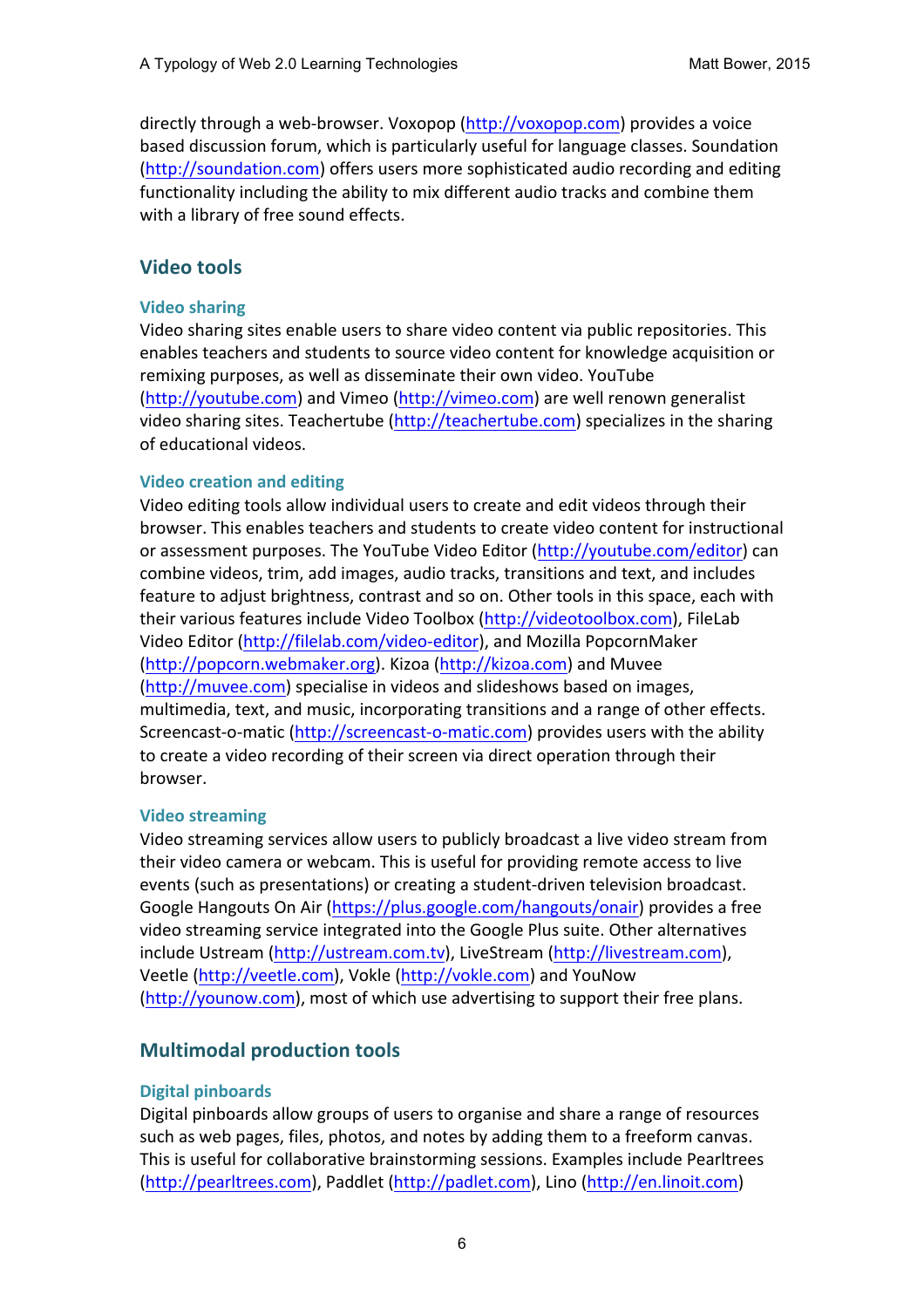Magnoto (http://magnoto.com), Stormboard (http://stormboard.com) and Groupman (http://groupman.com).

### **Presentations**

Presentation tools enable users to sequence multimodal content so as to support or deliver an instructional narrative. Products are shareable via URL and public repositories. Presentation tools are useful for any situation where teachers or students are required to share or demonstrate their understanding. Prezi  $(http://prezi.com)$  provides users with an open and zoomable canvas for embedding video, images and text, and supports recording, real-time collaboration, and sharing via a public repository of presentations. Google Slides (http://www.google.com/slides/about) supports real-time collaborative authoring of PowerPoint style slides directly through the browser, with presentation and sharing via a URL. Haikudeck (http://haikudeck.com) provides simple web-based slide creation software that searches for appealing image backgrounds based on keywords. Photopeach (http://photopeach.com) and Photosnack (http://photosnack.com) enable the creation of slideshows based on image upload (though without audio annotation). Vcasmo (http://vcasmo.com) specialises in adding audio-visual narration to slide presentations. Slideshare (http://slideshare.net) and Authorstream (http://authorstream.com) enable users to share their desktop presentations via public repository, and include the ability to add audio narration to uploaded slides.

### **Lesson authoring**

A range of Web 2.0 lesson authoring tools have emerged that enable users to sequence content into learning modules and often add interactive elements. These can be used by teachers to create learning sequences, and also by students in tasks that require them to teach their peers. Example tools include LAMS (http://lessonlams.org), BlendSpace (http://blendspace.com), SoftChalk (http://softchalk.com), EasyGenerator (http://easygenerator.com), Nearpod(http://nearpod.com) and Udutu (http://udutu.com). Compisica (http://compsica.com) has been designed to support collaborative authoring via the web. Many of these tools have a free trial period before charging for services. Zaption (http://zaption.com) and Edpuzzle (http://edpuzzle.com) provide users with the ability to synchronise images, text, and interactive quiz elements to Youtube and other video clips.

# **Digital storytelling tools**

# **Online book creation**

Online book creation sites enable individual users to create a story based on pictures and text, and share them via URL or repository. These can allow adults to publish and distribute their work in book form, and there are also a range of tools that support story composition by younger students. StoryJumper (http://www.storyjumper.com) and Tikatok (http://tikatok.com) allow students to

create and publish e-books by uploading their images and text. StoryBird (http://storybird.com) provides a wide variety of artistic theme-based templates and graphics to enhance and structure story creation. MyStoryMaker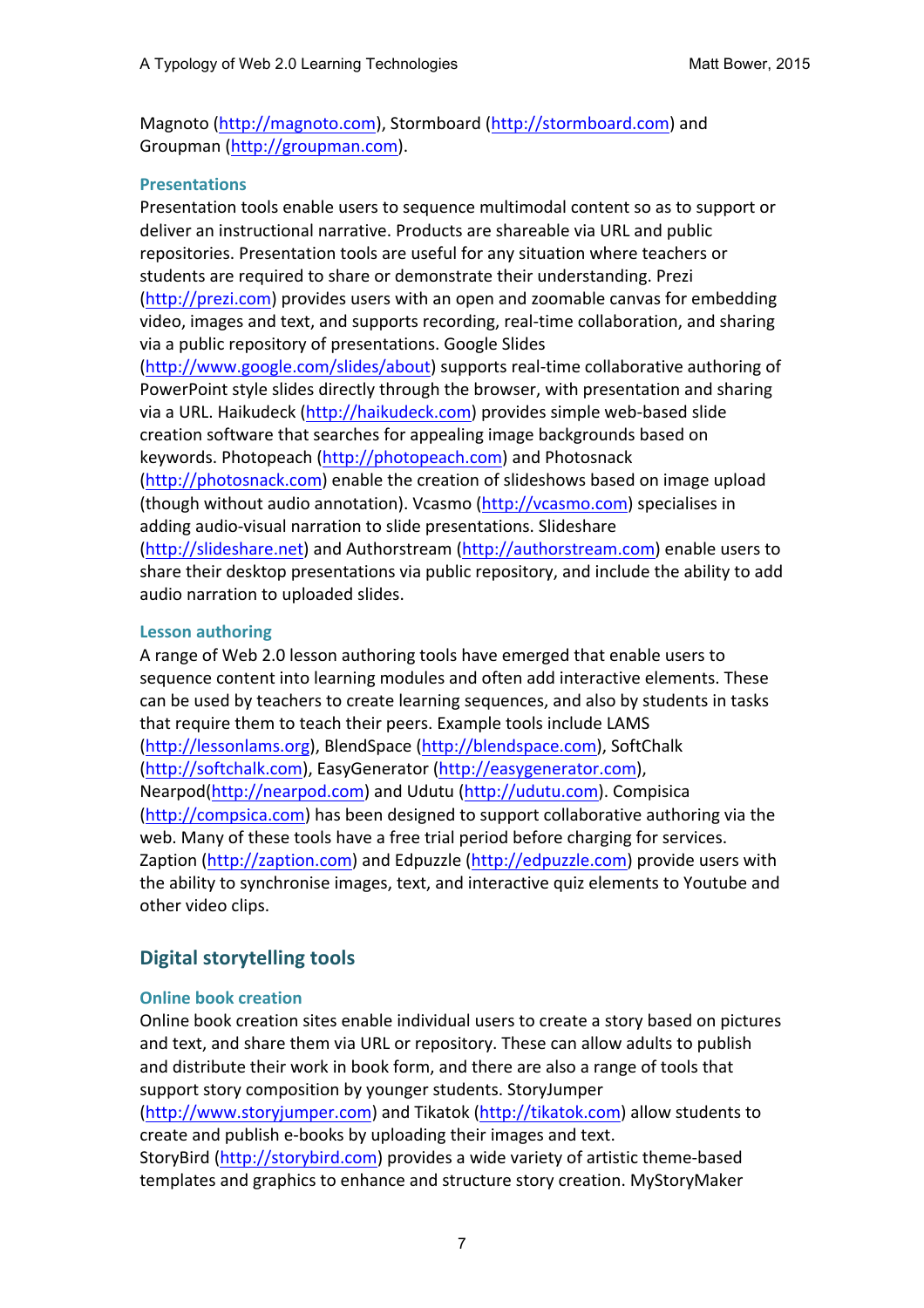(http://carnegielibrary.org/kids/storymaker) helps younger students to plan and create their cartoon storybook by providing a narrator who guides students through the storytelling decisions that need to be made. Mixbook (http://mixbook.com) is a well-renown site for creating books based on uploaded photos than enables collaborative authoring and sharing (including in print form).

### **Comic strip creation**

Comic strip creation sites allow users to drag and drop characters and backgrounds into templates and then overlaying individualized images and text. Comics are often used as elementary yet motivating ways to summarise scenarios or demonstrate processes. Examples include Storyboard That (http://storyboardthat.com), Toondoo (http://toondoo.com), MakebeliefsComix (http://makebeliefscomix.com), BitStrips (http://bitstrips.com), and Pixton (http://pixton.com). WittyComics (http://wittycomics.com) provides an adult genre for their comics.

### **Animated videos**

Animated video sites enable creation and sharing of animated videos and presentations through drag-and-drop interfaces with a large variety of elements, styles and templates. This is useful for creating videos without the need to shoot footage. Examples include Powtoons (http://powtoon.com), Moovly (http://moovly.com), DigitalFilms (http://digitalfilms.com) and Dvolver (http://dvovlver.com).

# **Website creation tools**

# **Individual website creation**

Individual website creation tools enable single users to create websites from customisable templates through a point-and-click interface (no coding required). Examples include Google Sites (http://sites.google.com), Tripod (http://tripod.lycos.com), Wix (http://wix.com), Jimdo (http://jimdo.com), and Moonfruit (http://moonfruit.com). Note that many of these have basic free plans with fees for premium services. Weebly (http://weebly.com) also integrates a blog tool. For single page websites Glogster (http://glogster.com) provides a simple to use interface for creating visually appealing posters that can be made available as a URL.

# **Wikis**

Wikis enable multiple users to create, edit and link multi-page websites through their web-browser. Teachers and students can use this to create collaborative knowledge bases and for project workspaces. Wikispaces (http://wikispaces.com) is a popular wiki tool for education and has recently introduced new tools for managing classes. PBworks (http://pbworks.com) is another frequently used wiki that is free for education. Recently there has been a decline in the number of freely available served wikis, though Wikia (http://wikia.com) and WikiFoundary (http://create.wikifoundry.com) provide alternatives. Central Desktop (http://centraldesktop.com), MindTouch (http://mindtouch.com), Confluence (https://www.atlassian.com/software/confluence) and SocialText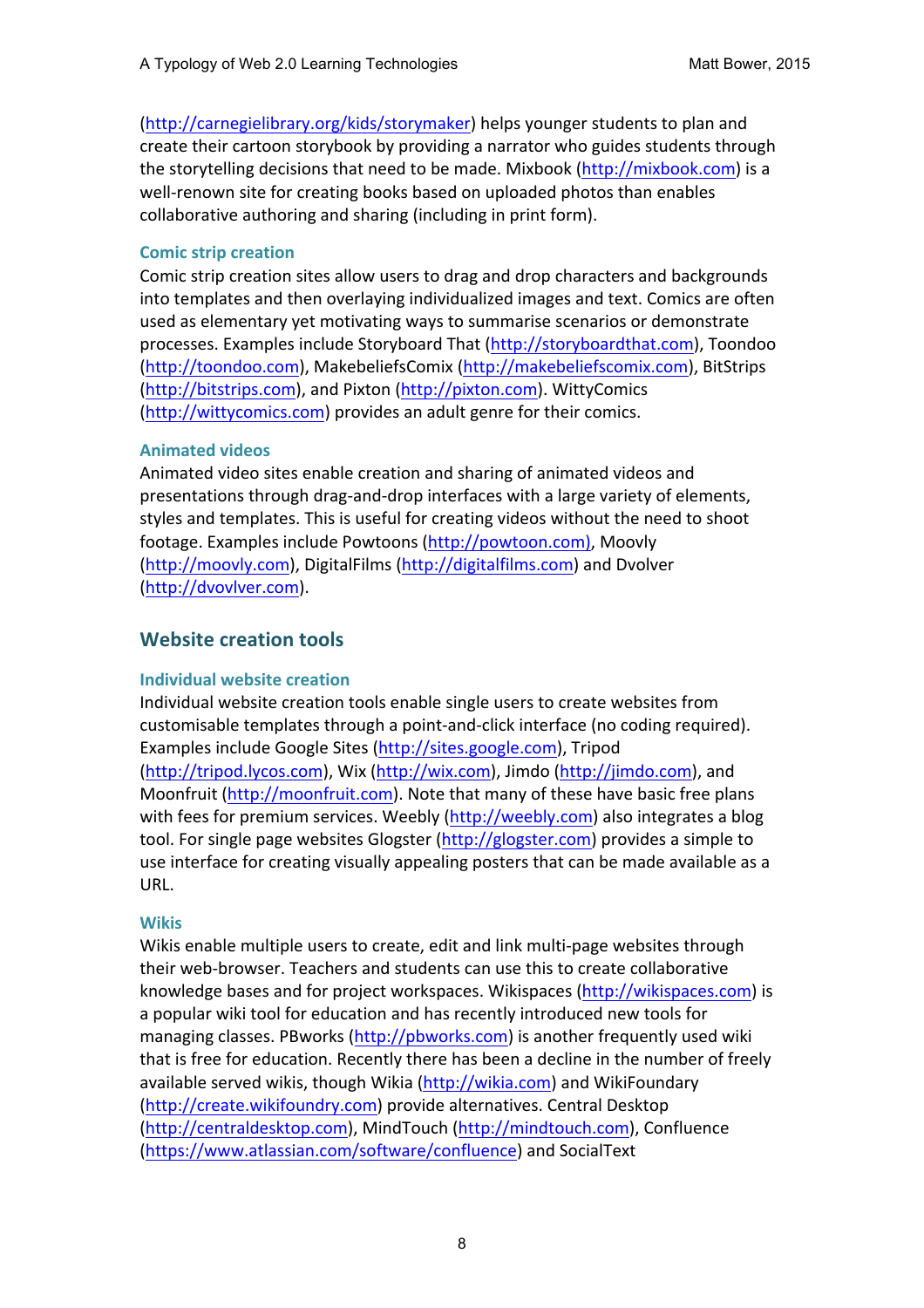(http://socialtext.com) are other options but their more commercial orientation means that they only have limited free trials.

#### **Blogs**

Blogs differ from wikis in that they organise website posts in chronological order. This makes making the suitable for teachers and students to represent and track evolving thinking over time. Wordpress (http://wordpress.org) includes multimedia libraries, numerous templates and a host of wigets to enhance the functionality of their blogs. Edublogs (http://edublogs.org) is based upon the Wordpress platform and offers teachers the capacity to create and administer an entire class of blogs through a secure portal. Kidblog (http://kidblog.org) also offers the ability to create class sets of blogs. Tumblr (http://tumblr.com) has become a popular blogging platform by virtue of its easy to use interface and simple resharing facilities. Blogger (http://blogger.com) is another well renown blogging site now owned by Google. Paper.li (http://paper.li) and RebelMouse (https://rebelmouse.com) provide online newsletter publishing tools with a commercial agenda but do allow free use for individuals. Penzu (http://penzu.com) allows students to create private notebook entries and embed images, with a range of classroom management, tracking and assessment tools for teachers.

# **Knowledge organization and sharing tools**

#### **File sharing**

File sharing sites enable users to share their documents, images, audio files and videos via the web. Whereas other types of tools enable users to view and often manipulate those files, file sharing sites typically only provide a directory or 'folder' system where permissions can be set to determine who can access the files. This is useful for sharing files within classes and between groups. Popular examples include Dropbox (http://dropbox.com), MediaFire (http://mediafire.com), 4shared (http://4shared.com), and OneDrive (http://onedrive.live.com). Google Drive (http://google.com/drive) differentiates itself by integrating its online office tools (Docs, Sheets, Slides, Forms and Drawings) with file storage so that users can view and edit files through their browser.

### **Social bookmarking**

Social bookmarking sites enable users the capacity to store, organise, annotate, and share links to websites online. This is useful for creating sets of links amongst a community of practice or team. Examples include Delicious (http://delicious.com) and Diigo (http://diigo.com), with the latter allowing users to create groups and online presentations. Other emerging social bookmarking tools include Icyte (http://icyte.com), Memonic (http://memonic.com) and Webnotes (http://webnotes.net), each with their slightly different features and target audiences. Educlipper (http://educlipper.net) is specifically designed to help share collections of resources for educational purposes and create learning and teaching networks for educators and students.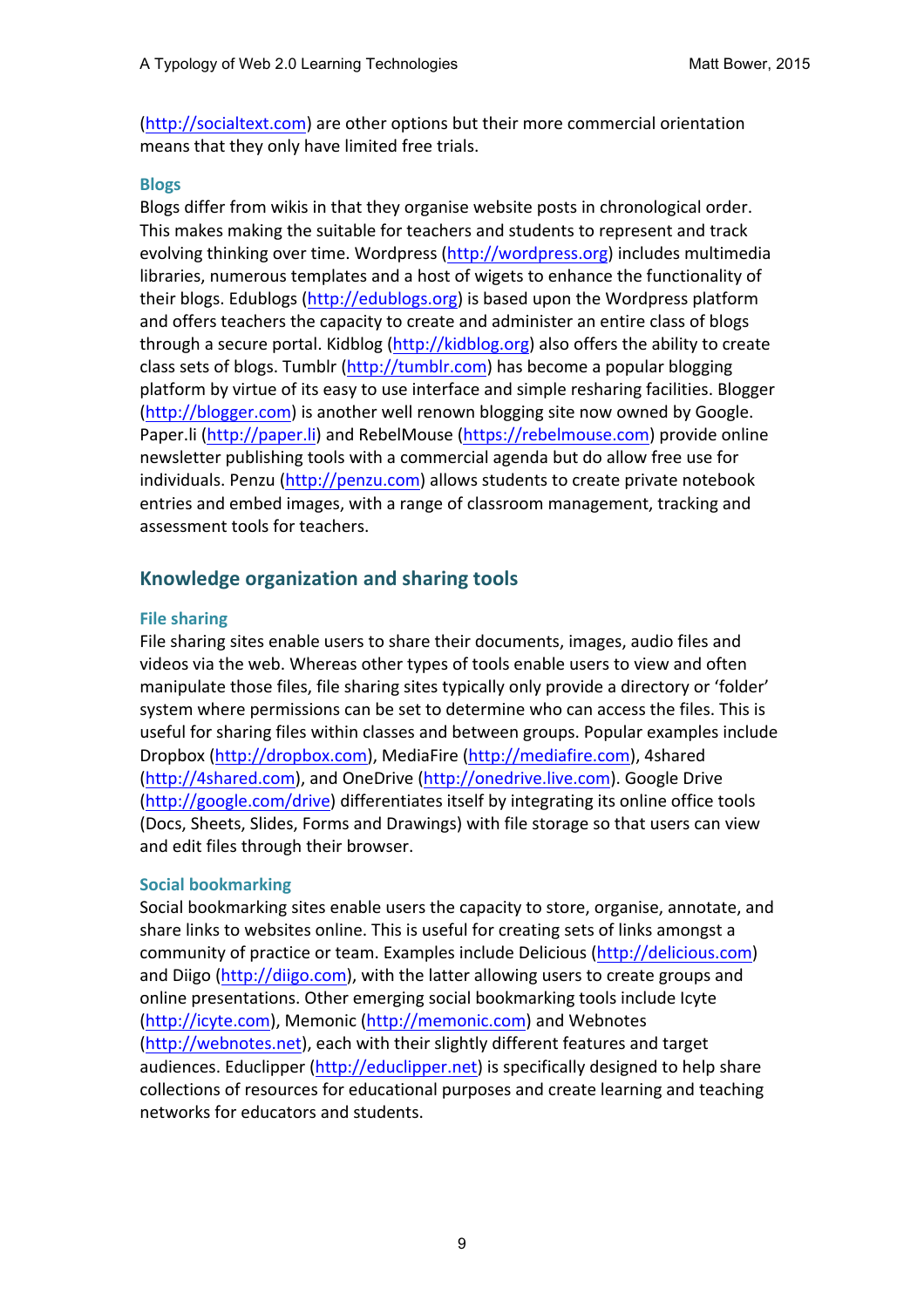### **Aggregators**

Aggregators use Really Simple Syndication (RSS) harvest web-based information into one place. This allows users to organise, save and share content on topics that is important to them. Examples include Flipboard (http://flipboard.com) and Feedly  $(http://feedback.com)$ . Bloglines  $(http://www.bloglines.com)$  specializes in aggregation of blog content.

### **Republishing**

Republishing tools extend beyond aggregation tools to enable individuals and groups of users to not only scrape content from the web but also comment upon and republish it. This can be used by students and teachers to share interpretations of the resources that they find. ScoopIt (http://scoop.it) is designed for individual user republishing, while Storify (http://storify.com) supports collaborative authoring and reposting. Pinterest (http://pinterest.com) enables groups of users to collect, markup and republish content around a common topic of interest. LiveBinders (http://livebinders.com) allows users to collect links and organise content into virtual shareable folders about topics.

# **Data analysis tools**

### **Conducting surveys**

Online survey tools that enable collection of data via web forms. This enables students and teachers to source data to use in subsequent analysis. Examples include Survey Monkey (http://surveymonkey.com), Polldaddy (http://polldaddy.com), SurveyGizmo (http://surveygizmo.com), FluidSurveys (http://fluidsurveys.com), Insightify (http://insightify.com) and Ballet-Box (http://ballot-box.net). Google Forms (http://www.google.com/forms/about) provides the capacity for multiple users to collaboratively author surveys, with integration into the Google spreadsheet application for data analysis. Poll Everywhere (http://polleverywhere.com) differentiates itself from other survey tools by offering SMS as well as web-based voting and real-time broadcasting of responses as controlled by the teacher.

### **Online spreadsheets**

Online spreadsheets provide the ability for users to collaboratively edit spreadsheets that are shared via a URL. This means teachers and students can conduct collaborative data analysis. Google Sheets (http://www.google.com/sheets/about) is the most popular online spreadsheet. Altneratives include Zoho's Spreadsheet tool (http://www.zoho.com/docs), Live Documents spreadsheet (http://www.livedocuments.com/live\_spreadsheets.html) and Ethercalc (http://ethercalc.net). Smartsheet (http://smartsheet.com) is an online spreadsheet with extra organizational features such as additional views as calendars and Gannt charts.

# **Infographics**

Infographics provide online tools and templates for representing numerical data that can in turn be shared via URL. Infogram (http://infogr.am) provides the ability to import Excel or CSV files to create different types of charts that can be published online. iCharts (http://icharts.net) allows Google Drive data to be loaded, and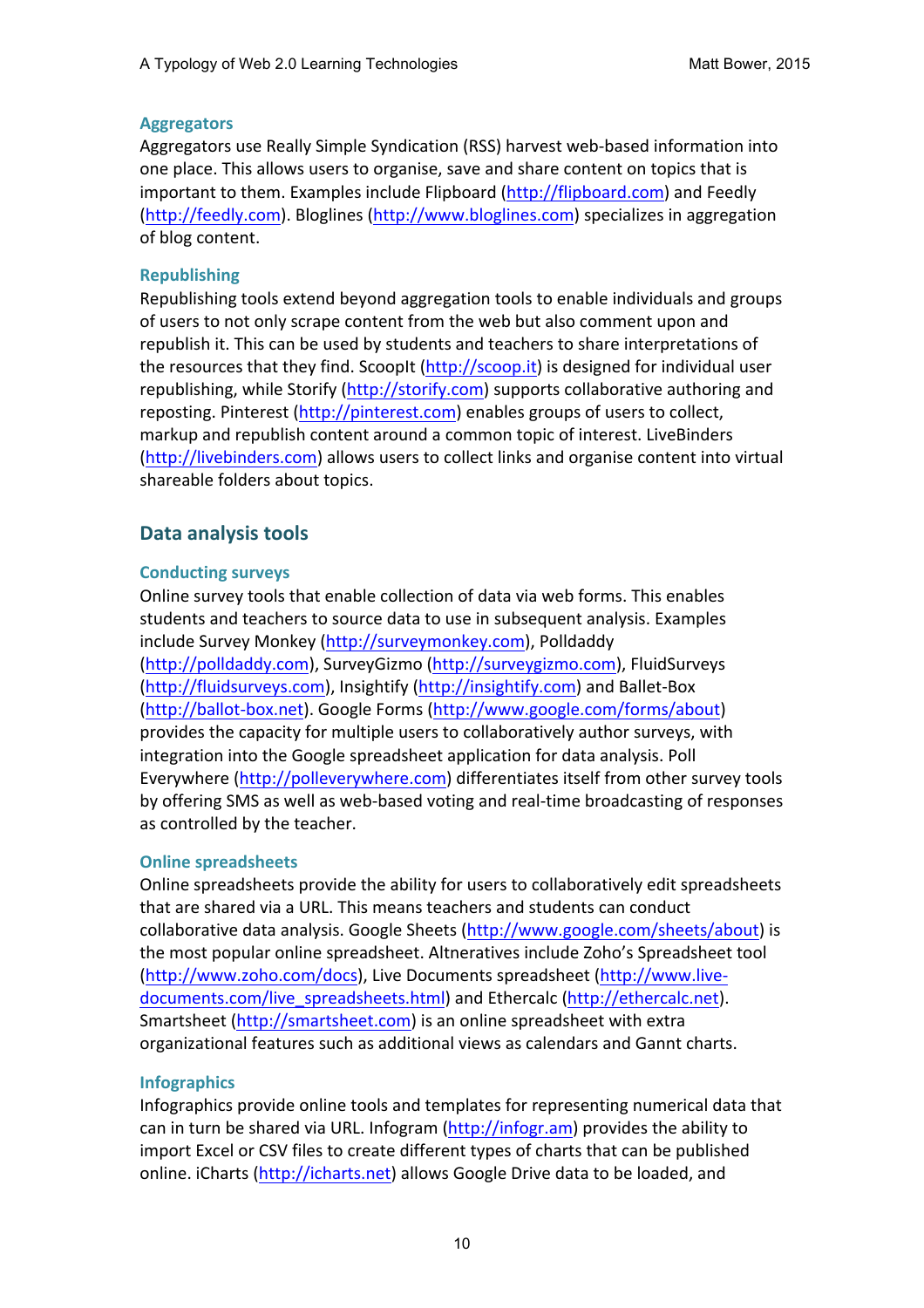integrates interactive chart features. Easelly (http://www.easel.ly) and Piktochart (http://piktochart.com) moves beyond chart data to create poster-style templatebased data representations.

# **Timeline tools**

Timeline tools allow users to organise text and images on a single page according to when they occurred. This is useful for representing historical events. Timetoast (http://timetoast.com) and Timeglider (http://timeglider.com) are basic examples. Dipty (http://dipity.com) also includes a zooming facility. Tiki-Toki (http://tikitoki.com) allows users to make timelines in three dimensions so that different themes can be seen along side one another. Capzles (http://capzles.com) has more of a multimedia emphasis, enabling video, images, blog posts and files to be arranged within their interface. OurStory (http://ourstory.com) incorporates the ability to collaboratively create timelines and is designed to include more extended blog-like posts.

# **3D modeling tools**

3D modeling tools enable users to create three-dimensional Computer Aided Design (CAD) models through their web-browser. These tools support the rising maker movement by enabling 3D objects to be deisgned, stored and shared in the cloud, and then exported for 3D printing. Shapeshifter (http://shapeshifter.io) enables quick creation and manipulation of 3D objects that can be downloaded for printing and shared by hyperlink. Tinkercad (http://tinkercad.com) provides browser based CAD design, which supports import (for instance from open 3D repositories such as Thingiverse) and has socially formed gallery of creations.

# **Assessment tools**

Assessment tools typically enable users to create online quizzes using a range of question types (such as allows users to create multiple choice, fill in the blank, matching, short answer, and true/false questions) with automatic grading and feedback as well as performance tracking. Epitomic examples include Quizstar (http://quizstar.4teachers.org) and ProProfs Quizmaker (http://proprofs.com/quizschool). Quizlet (http://quizlet.com), Cram (http://cram.com) and CoboCards (http://cobocards.com) also allow creation of flashcards and various forms of testing (for instance multiple choice, true false, matching, written answer) as well as memorization tasks and games, with a public repository of user creations. EasyTestMaker (http://easytestmaker.com) and Fifty Sneakers (http://fiftysneakers.com) are more print and summative assessment oriented, but with sophisticated features for tracking student performance. Quia (http://quia.com) is another online system for creating and sharing quizzes as well as other educational activities including games, though with only a 30-day free trial. Socrative (http://socrative.com) is specifically designed for real-time monitoring of quiz results for formative assessment purposes.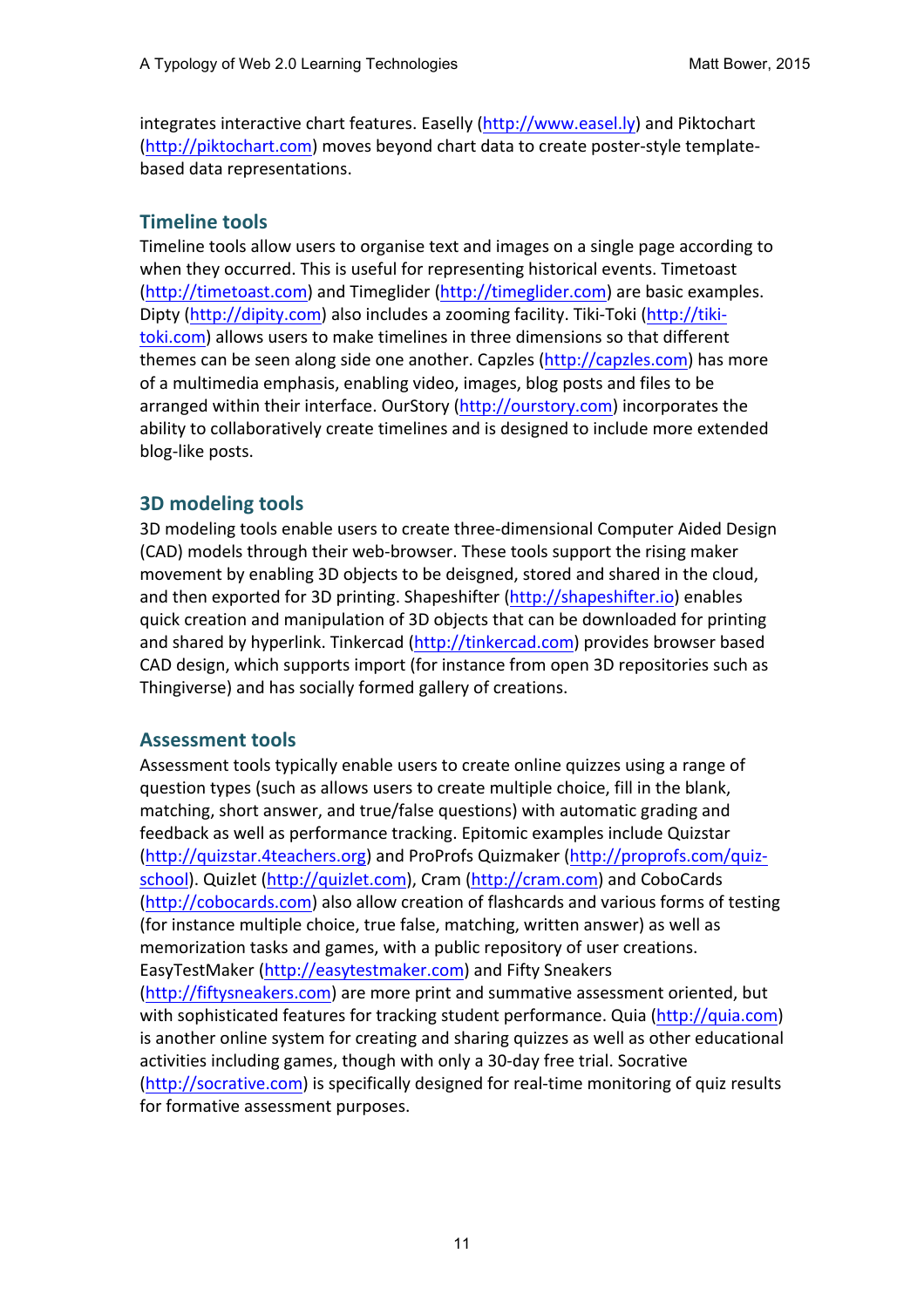# **Social networking systems**

Social networking systems enable users to sharing photos and videos, post textthoughts and run polls via their personalized profile pages. They can be used to help students share content, provide feedback and trouble-shooting support to one another, and harvest perceptions via comments and voting activities. Facebook (http://facebook.com) is obviously the most well-renown social networking site. Google plus (http://plus.google.com) has grown in use due to integration with Gmail and other Google tools. Edmodo (http://edmodo.com) is a popular alternative amongst educators because it only provides access to the class of registered students and includes features to support educative practices (such as assignment dropboxes). Twiducate (http://twiducate.com) and Fakebook  $(\text{http://www.classtools.net/FB/home-page})$  provide other educational alternatives. There are other social networking tools that are built around specific communities of practice. For instance, Research Gate (http://researchgate.net) and Academia (http://academia.edu) support social networking and information sharing for academics.

# **Synchronous collaboration tools**

Synchronous collaboration tools enable groups of users to synchronously share text chat as well as audio-video webcam or screen-share content via their browser. This makes them suitable for running online classes or distributed team-work. Zoom (http://zoom.us) allow basic web conferencing for 25 participants for up to 40 minutes and comes with screen sharing, text chat and recording all directly through a browser. Google Hangouts (http://plus.google.com/hangouts) offers web-based video-conferencing for up to 10 people as part of the Google+ suite. GoToMeeting (http://gotomeeting.com), WizIQ (http://wiziq.com) and Speek (http://speek.com) offer video conferencing alternatives but for only a handful of participants. Vyew (http://vyew.com) and Fuze Meeting (http://fuzemeeting.com) offer alternatives for larger numbers of participants, but only come with a 30 day free trial.

# **Concluding comments**

The typology of Web 2.0 learning technologies presented in this article was based upon a systematic review of Web 2.0 tools and typological analysis of their affordances. It is by no means claimed that all Web 2.0 technologies have been incorporated, however, many of the Web 2.0 technologies available to educators have been included and logically delineated into a typological system. This provides educators with a framework for conceptualizing the Web 2.0 landscape and a valuable timestamp of current Web 2.0 tools. The identification of individual Web 2.0 technologies also helps teachers select technologies that match their learning and teaching requirements.

It appears from the literature that only a narrow subset of tools is being utilized and investigated by educators and educational researchers. Thus there is considerable potential to investigate how the various affordances of different Web 2.0 tools with their different modalities and structures can be incorporated into learning designs